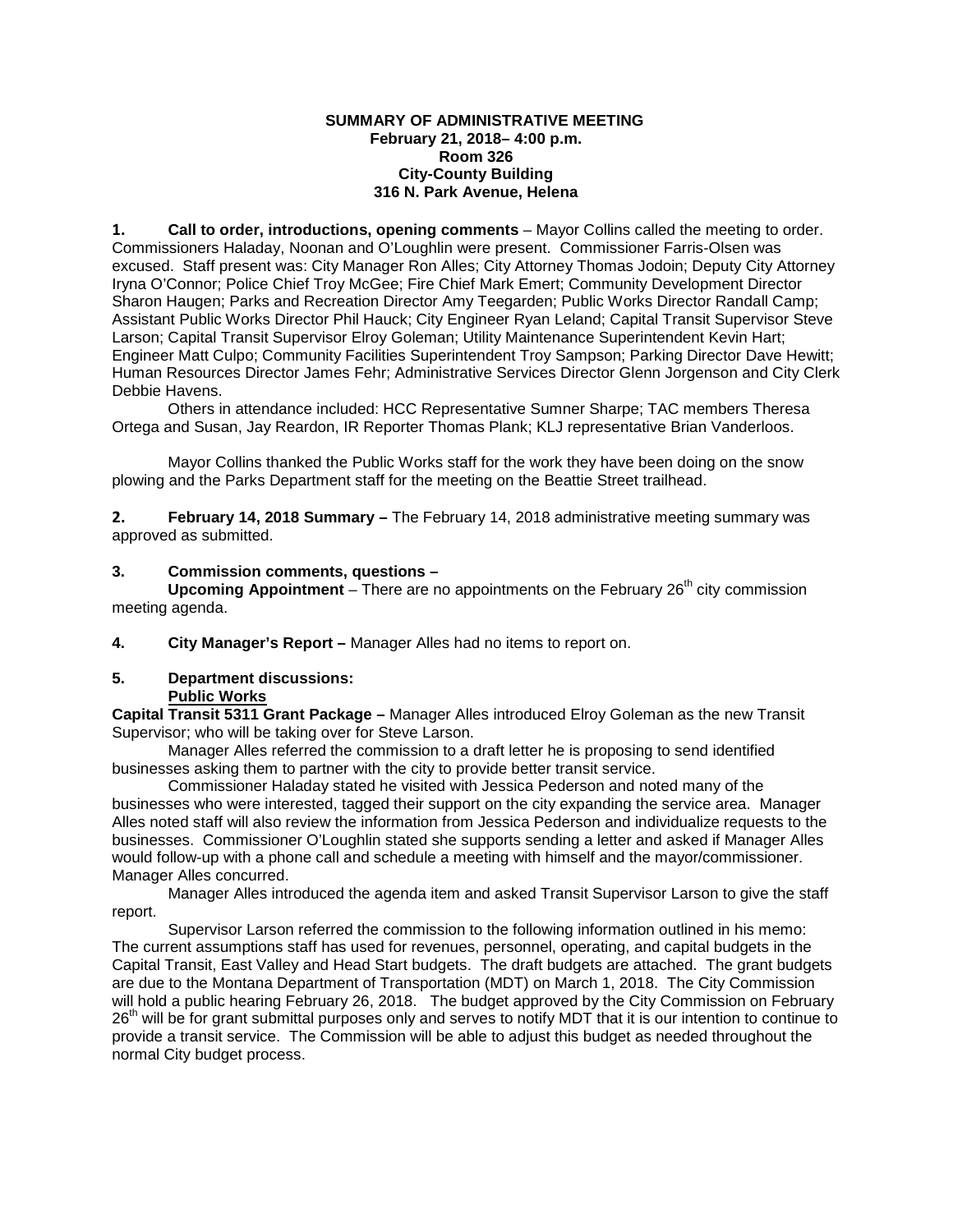## **FUND 580- HATS CASH FLOW:**

- The FY19 projected budget shows that expenditures will exceed revenues by \$3,075 and capital reserves will end the fiscal year at \$221,967. Operationally, the budget is near balanced if all revenue sources are realized.
- 100% of the 5311 operating grant and the TransAde grant award are projected to be spent.

## **FUND 580 - HATS REVENUES:**

- We have been informed that Federal 5311 operating grant will be \$778,462 for FY 2019. The 5311 grant last year was \$674,594. This is an increase of \$103,868.
- The 5311 grant is assumed to be split between HATS (90%) and East Valley (10%) similar to last year's allocation split.
- The FY19 TransAde grant is \$63,779. This is an increase of \$12,599 over the last fiscal year.
- The FY19 General Fund contribution is shown at the FY18 level of \$337,500.
- The FY19 County contribution is shown to continue at \$37,500. FY16 was the first year the county contributed to help meet the goals of the Transit Development Plan and the implementation of the new fixed routes.
- Transit fares are assumed to be \$50,000 for FY19 and advertising revenues are projected to remain fairly constant. At this time, it was assumed the fares would remain unchanged.
- \$50,000 is shown as a reimbursement transfer in from the Special Charters Fund. The hourly charge for the Legislative shuttle, trail riders, and other special charters includes the costs of administrative overhead (insurance, shop charges, etc..). This money has accumulated in the special charters fund and should be transferred back to Capital Transit. This is the second year of this transfer but may not be able to continue at this level in future years.
- No cash donations or in-kind contributions are anticipated.

# **FUND 580 - HATS PERSONNEL:**

- No Cost of Living (COLA) was included in the preliminary budget (Budget Office preliminary estimate).
- PERS retirement percentage was increased .1% based on State Law (Budget Office preliminary estimate).
- Health Insurance was increased 8% (Budget Office preliminary estimate).
- Vision insurance was increase 3% (Budget Office preliminary estimate).
- Dental insurance was increased 5% (Budget Office preliminary estimate).
- Worker's compensation, liability insurance and fidelity insurance rates were based on budget office estimates.
- Salaries were budgeted to continue the second fixed route. The salaries will fund two fixed route buses that operate on a 60 minute schedule from 7:00 a.m. - 6:00 p.m. (an additional hour ½ per day is budgeted to allow for maintenance of buses.) and three to four Curb-to-Curb buses from 6:30 a.m. - 5:30 p.m. (an additional hour ½ per day is budgeted to allow for maintenance of buses.).

# **FUND 580 - HATS OPERATIONS:**

- Supplies and Materials are projected to increase \$150 based on projected usage.
- Purchased Services are projected to decrease by \$1,183 from the FY18 budget. The major decrease is from contracted services based on actual and projected usage.
- Intra-City Charges are projected to increase 7,585 from the FY18 budget mostly due to projected vehicle repairs. Intra-city charges include fuel, repairs, tires, & outside repairs.
- Fixed Charges are projected to increase \$460 to pay tax bill special assessments.
- Internal Charges are projected to increase \$11,839 based on preliminary numbers.

# **FUND 580 - HATS CAPITAL:**

- The Building line item includes a bus shelter (\$15,000). This is the full cost and if approved by the state, the City would be reimbursed for 80% of the actual cost of just the shelter but not the cost of the pad improvements.
- The Vehicle line item includes an ADA para-transit bus (19,800). This amount reflects up to a 20% match and not the full cost of a bus.

# **FUND 581 - EAST VALLEY CASH FLOW:**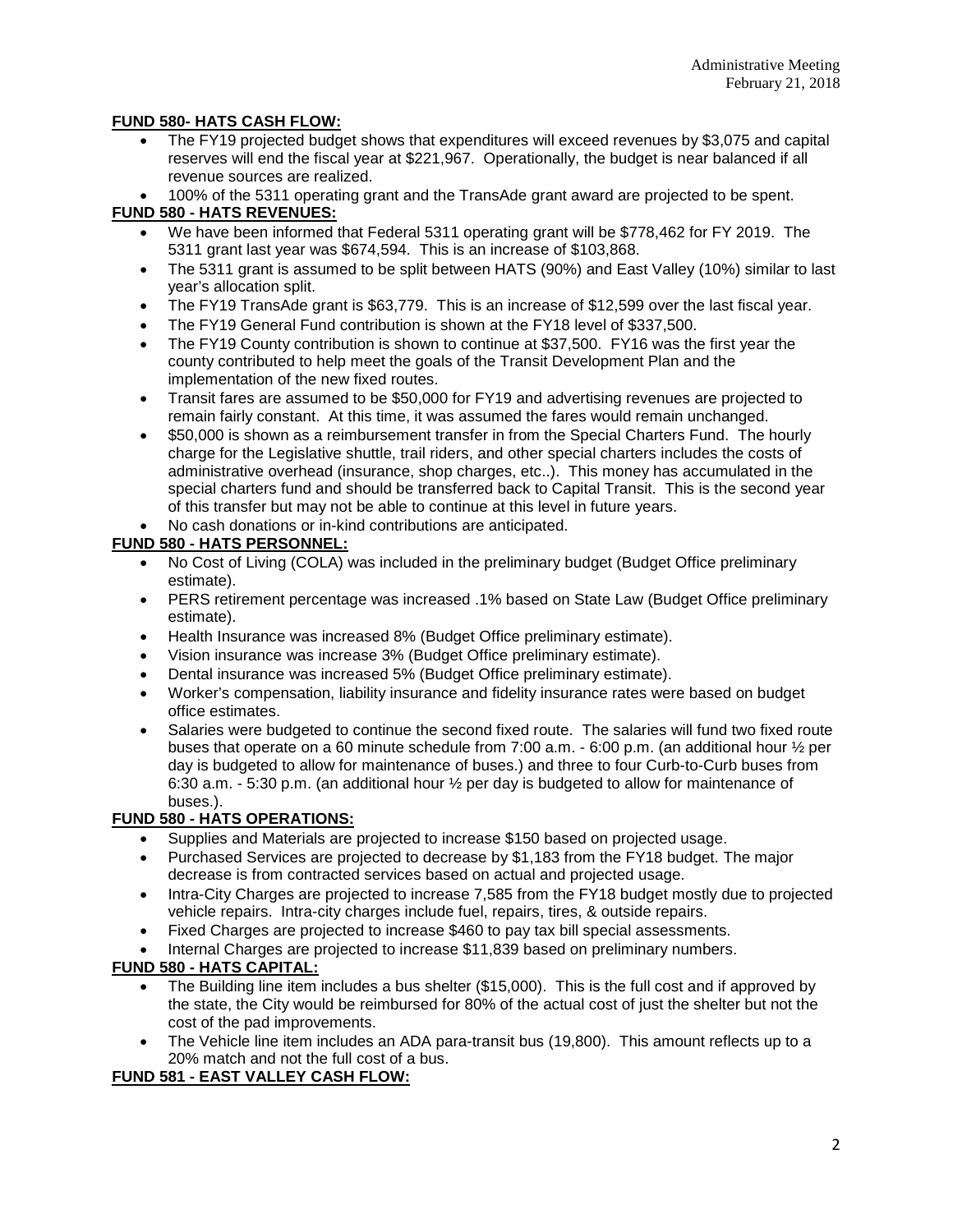- The FY19 projected budget shows that revenues will exceed expenditures by \$5.744 and reserves will end the fiscal year at \$26,923. Operationally, the budget is near balanced if all revenue sources are realized.
- The optimum operating reserve for this type of fund is approximately 1/12 of the total operating expenditures or \$11,443 (\$137,327/12).
- The East Valley fund is projected to use \$77,846 (10%) of the 5311 grant funds available to the City.
- 100% of the 5311 grant award is projected to be spent.

## **FUND 581 - EAST VALLEY REVENUES:**

- The Lewis & Clark County contribution to the East Valley bus is shown at \$53,940. This is the same as the FY18 amount.
- The City of East Helena contribution is shown at \$4,060. This is the same as the FY18 amount.
- Transit fare revenue is projected at \$5,500 and advertising revenue is projected to be \$1,500. At this time, it was assumed the fares would remain unchanged.

## **FUND 581 - EAST VALLEY PERSONNEL:**

- Cost of Living (COLA) was estimated at .0 % (Budget Office preliminary estimate).
- PERS retirement percentage was increased .1% based on State Law (Budget Office preliminary estimate).
- Health Insurance was increased 8% (Budget Office preliminary estimate).
- Vision insurance was increased 3% (Budget Office preliminary estimate).
- Dental insurance was increased 5% (Budget Office preliminary estimate).
- Worker's compensation, liability insurance and fidelity insurance rates were based on budget office estimates.
- Salaries were budgeted to allow for one East Valley bus serving East Helena and the unincorporated East Valley area, operating on an hourly route for eight hours each day our operation is open (an additional hour ½ per day is budgeted to allow for maintenance of buses).
- No changes to the existing service such as a commuter route were contemplated in these budget numbers. This option could be discussed and the expenditure impacts evaluated if desired.

### **FUND 581 - EAST VALLEY OPERATIONS:**

- Supplies and Materials are projected to remain unchanged.
- Purchased Services are projected to decrease \$1,493.
- Intra-City Charges are projected to decrease \$285.
- Internal Charges are projected to increase \$2,710 based on preliminary numbers.

# **FUND 582 - HEAD START:**

• The Rocky Mountain Development Council (RMDC) board has voted to discontinue the transportation portion of the Head Start program. The City will not need to budget anything for FY19. RMDC has always reimbursed 100% of the costs of providing this service and the only revenue that could be realized in FY19 would be to zero out this fund, although this could occur prior to the end of FY18.

Also included in the packet were the budgets for the identified funds. Items on the February  $26<sup>th</sup>$ city commission agenda include: Submission of the 1) Capital Transit Service FY19 Montana Department of Transportation 5311 Operating Grant; 2) Capital Transit Coordination Plan for FY19; 3) Capital Transit FY19 request for TransAde funding; 4) submission of the Capital Transit FY19 request for 5311 grant for capital equipment; and 5) submission of the Capital Transit FY19 grant request package.

Supervisor Larson stated the Capital Transit Advisory Committee (TAC) has ranked and is recommending the following capital equipment purchases: 1) bus shelter; 2) para-transit bus; 3) ADA van. The commission cannot change the ranking; however, they can submit a letter with a recommendation for a different ranking. Supervisor Larson stated he is concerned with the bus stop being ranked higher than the para-transit bus; however, the MDT representative has indicated both items will be funded.

Manager Alles asked if the commission should submit a letter indicating the purchase of the para transit bus is the city's first priority. Supervisor Larson concurred and then spoke on the cost of the bus shelter and other funding available to build it.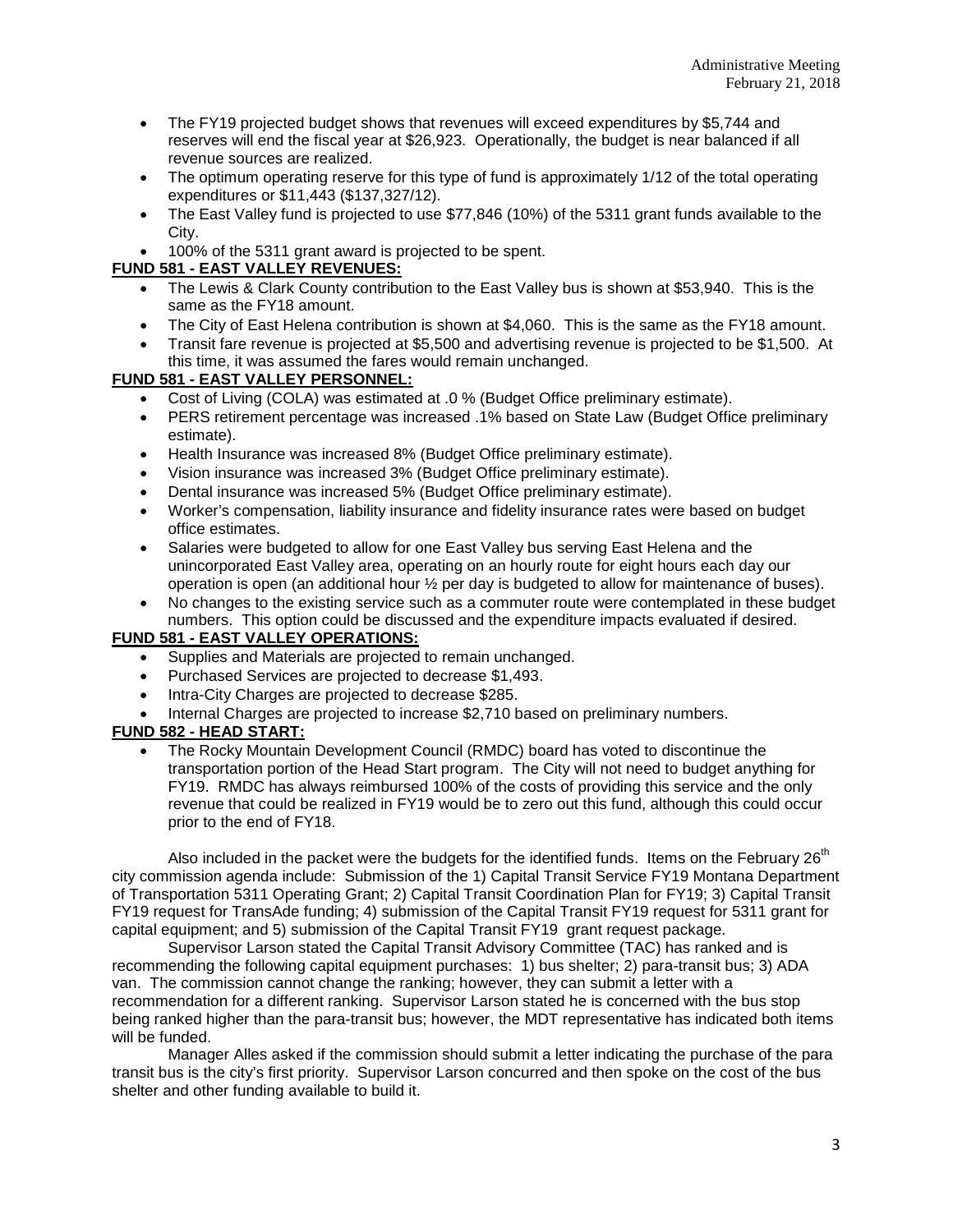Commissioner O'Loughlin asked where the bus shelter would be located. Supervisor Larson stated either on Rodney Street or Wal-Mart.

Supervisor Larson also spoke on the Capital Transit Advisory Committee's ranking and recommendation for TransAde funding and the Capital Transit FY2019 Coordination Plan.

Commissioner Noonan stated he would support sending the letter to MDT regarding the ranking of the capital purchases. There was commission consensus to submit a letter to MDT noting the para transit bus is the city's number one choice.

Director Camp reported the new diesel bus has arrived and hopefully will be operational by the first week of April.

Supervisor Larson also referred to staff's memo on alternative services, included holidays, weekends and extended hours. Commissioner Noonan thanked staff for the information and noted the holiday service may be the place to begin. Manager Alles noted the commission could discuss these options during the budget process.

TAC Chair Theresa Ortega commented if the city wants the bus and bus stop but doesn't agree with the ranking, why request both items. Ms. Ortega noted TAC's ranking of the items was a surprise to her also. She asked if all three items could be requested to be funded.

Supervisor Larson explained the process where TAC's recommendation will be submitted and the city would submit a letter asking for the following ranking: para-transit bus; ADA van and bus shelter. A copy of the city's letter will be provided to TAC. Again, the city cannot change the ranking; however, a letter asking that the ranking be modified.

Commissioner Haladay asked what the effectiveness of making the request is. Manager Alles noted the city is the lead agency which plays a big part of the decision. Discussion was held on how MDT evaluates all the budgets and requests. Supervisor Larson explained how the priorities are funded; MDT will not know the amount of money they have until July; once they know the amount, they will rank the requests and allocate the funds.

Theresa Ortega asked if it is the lead agency's right to change TAC's ranking. Supervisor Larson stated the city cannot change the ranking; however can submit a letter asking the ranking be modified. Attorney Jodoin noted TAC is a required committee and its recommendation is submitted unchanged; however, the city can submit a letter outlining our priorities.

Commissioner Noonan asked if we provided bus service on Election Day. Supervisor Larson stated there was bus service offered on one Election Day and four individuals used the service.

**Front Street Update** – Engineer Leland reported the Front Street design is 90% complete; the decision before the commission is how to develop the lighting district; either go with NorthWestern Energy or have the city own and develop the lighting district.

KLJ Engineer Brian Vanderloos gave a PowerPoint presentation on the design of Front Street which covered the following topics:

### **Project History; Project Design Phase; Proposed Improvements; Screen Shot of Overall Project Layout; 14th Street Intersection Improvements; Estimated Lighting District Costs and the total project costs of 4.9 million dollars.**

Discussion was held on the lighting district including the options of amending the current lighting district and adding the four new lights; creating and the city owning a new lighting district using LED lights; the costs comparisons for both options; the process of notifying the property owners when amending a lighting district; the burn hours for the high pressure sodium lights versus LED lights; how the City of Billings has created and maintains their lighting districts; the availability of replacement LED bulbs and the goal of using LED bulbs and the city owning and maintaining the lighting districts.

At the conclusion of the discussion, it was the consensus of the commission to move forward with amending the current lighting district and look at the city owning a new lighting district using LED lights when a new development is proposed.

Commissioner Haladay asked what the estimated timeline for construction to begin is. Engineer Leland stated the project will be awarded in May with construction beginning in June/July. The contractor will work close with the property owners to assure they have pedestrian access at all times. Commissioner Haladay asked that dust mitigation also be included in the contract.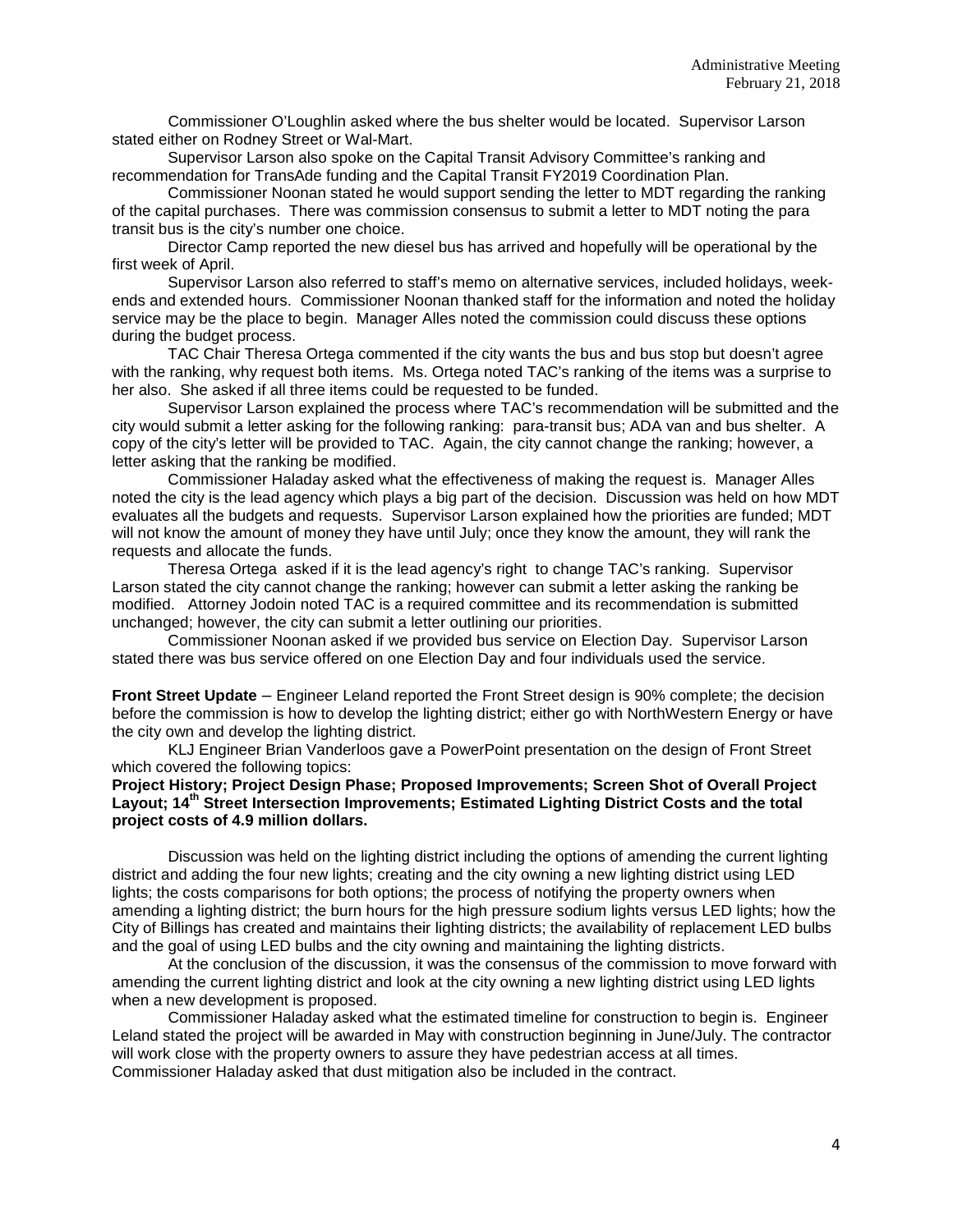**Service Line Reimbursement Program –** Manager Alles introduced the agenda item and asked Superintendent Hart to give the staff report.

Superintendent Hart referred the commission to the city's current ordinances for water and sewer service lines; Title 6, Chapter 2, Section 3 Water Rules and Title 6, Chapter 3, Section 6 Wastewater Rules; and showed a diagram of a city owned water main, curb box, water service line and sewer service line.

The city commission has expressed interest in a program to assist homeowners with the replacement or repairs of water and sewer service lines. Service lines are that portion of plumbing which connects the individual residence to the city owned water and sewer mains. Under ordinance, in water and sewer use rules, the property owner owns and is responsible for maintenance and repair of the service line, in compliance with adopted water rules and plumbing and engineering codes (see Figure 1). Due to the often unexpected nature of service line failures and the likelihood that several thousand dollars will be spent on repairs, (even larger when the cost of replacement of asphalt, sidewalk, curb and gutter within the city owned right-of-way occurs) the event is typically unanticipated and owners are unprepared. While most homeowner's insurance either do not cover repairs, or will cover only portions of replacement with the purchase of a rider, most will exclude any work that occurs off private property.

Other association-sponsored programs such as one through the National League of Cities and Towns provide for an insurance program that is dependent on voluntary citizen participation and/or utility participation at various levels in order to work. However, such programs typically cap the amount paid.

The Commission asked staff to consider a loan type program similar to others the city currently offers, such as the renewable energy loan and sidewalk replacement programs, to assist with this problem. The following framework presents a recommended loan program.

### **PURPOSE**

The program will not change the "ownership," or shift responsibility for service line and components from the property owner to the city. It would provide a capitalized revolving loan fund, initially sourced with a one-time funding contribution by water and sewer utilities, and then revenue from a monthly charge on bills to eligible single dwelling unit residence accounts and loan repayments. A resolution would be needed to establish the program, and another annual fee resolution passed that establishes a monthly targeted charge on each eligible utility account. The charge would be reviewed and adjusted annually to ensure that the ongoing rate assessment or loan repayments were sufficient to cover ongoing and new loan obligations.

### **DESCRIPTION OF PROGRAM:**

**Table 1** shows the number of residential water and sewer service line repairs and replacements from 2012 to 2017, and the trends in the numbers seen, derived from an analysis of permit and inspection databases. While the trend is upward, the *average* number of water and wastewater service repairs and replacements is shown and used in this analysis.

**Table 2** presents the number of single dwelling unit and multi-dwelling unit accounts tracked by the utility billing system by size of installed meter.

For the recommended program operation, only single dwelling unit accounts having both water and sewer services are eligible and therefore used to generate the funds for the loan program. Highlighted in table 2 are the single dwelling unit accounts having both water and sewer using meters up to 1.5 inches, totaling 8,341 accounts. This number has been rounded up to 8,400 in subsequent tables to illustrate the assessment necessary to fund the proposed loan programs.

Staff recommends that the focus remain on single dwelling unit residential accounts only due to the nature of how the city currently tracks multi-dwelling units, and because we cannot currently differentiate among multi-dwelling unit sizes. This category includes anything from duplexes through large apartment complexes, all of which have been classed as residential for the purpose of calculating sewer rates. With our current data collection it would be difficult to make further distinctions within the multidwelling unit category. For that reason, and because the commission has not expressed interest in multidwelling unit eligibility, it is recommended to make only single family unit properties eligible for the program.

**Table 3** uses 8,400 accounts to calculate the water assessment needed to cover varying numbers of loans, based on numbers of repairs or replacements at a current average cost for water and sewer replacements of \$15,000, a number provided by the city building division, and verified through city engineering. The highlighted portion of the table shows the average number of leaks (17) at this cost. To generate both a capitalized initial program amount within the water fund (\$255,000), the rate per account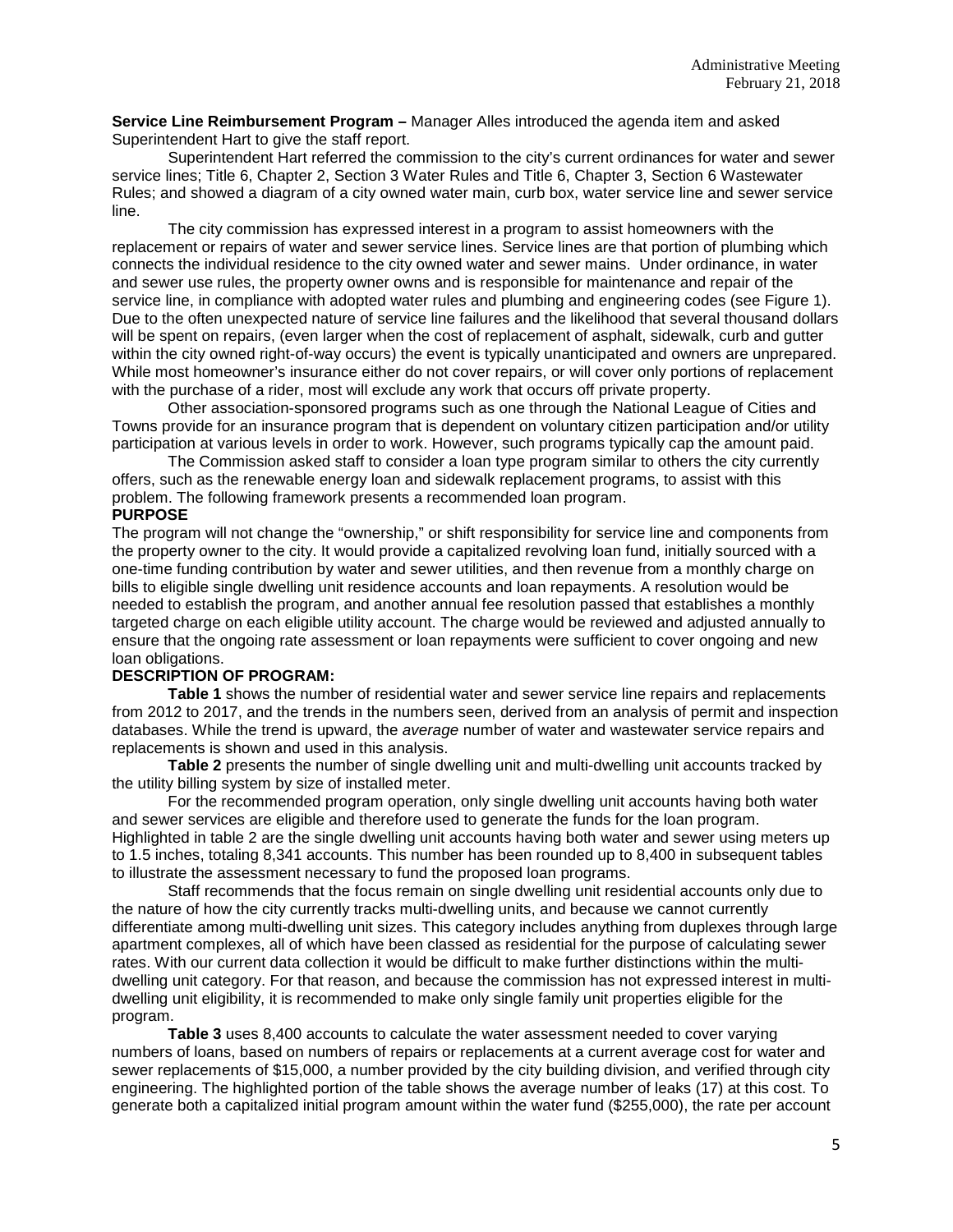of \$2.53 is necessary to support this program on an ongoing basis, assuming no changes in cost of repairs or number of leaks, and an equal repayment amount back to the water fund over a 10 year period.

Also shown is the expected loan repayment revenue in the first year, loan capitalization, and loan repayment offset (over the first 10 years of the program). After 10 years, the capitalization repayment revenue amount would allow reductions in the assessment charge assuming all other things being equal. Also included is a column indicating the percent increase such a charge would equal for eligible water services.

**Table 4** projects the same information but calculates the program effect on the wastewater fund. As there are more wastewater replacements (44 on average) the capitalization amount (\$\$660,000), wastewater assessment (\$6.55), repayment to the wastewater fund (\$66,000), and the repayment revenue (\$66,000) expected is also higher. The highlighted portion of table 4 shows these amounts. Also included is a column indicating the percent increase such a charge would equal for eligible wastewater services.

**Table 5** shows current charges for an average residential water and sewer customer. The figures use an average loan value of \$15,000 each for water and sewer, and assume a maximum loan amount of \$30,000, considering one loan that included both water service and sewer service replacement. As a loan program, some loans are likely to be higher and some lower, and the program would accept higher or lower loan proposals; this program sets a maximum 10 year repayment term. This would be done to reduce the burden on property owners needing to secure two sources of loan funds to fund repairs and could be incentive to property owners to make replacements all the way to the main connection rather than stopping on their own property. The purpose of the program is to provide assistance with these needed repairs, but to limit the staff involvement to lowest levels possible. It is envisioned that the loan amounts would be verified and determined based on receipts provided by the property owner following completion of repairs. At the current time, this program assumes that it would be limited to service line repairs or replacements completed following program adoption. The program would require annual review to determine succeeding year requirements.

The following sections provide additional discussion on program operation.

#### **OPERATION**

As service line problems manifest, eligible customers would be made aware of the program and would participate by completing an application for the program, and agreeing to loan terms and conditions or participation agreement. The agreement for this program would be similar to that now in place for renewable energy loan program. The loan would be offered at a zero percent interest rate, which is believed to be the best option for a city run program. A concept for an additional "low income" component is discussed in more detail in a later section. The draft resolution authorizing the program is attached.

**Loan Amount, Loan Term and Security:** A City administered loan program would be to cover costs borne by the customer in making repairs or replacements based on a total amount for each service: This is assumed to be based on actual estimated cost, up to a maximum loan of \$15,000 individually for water and sewer, or a combined loan not to exceed \$30,000 if both water and sewer are replaced. However, it is recommended that the loan cover actual repair or replacement costs as determined by invoice. It is not recommended that this program be limited to work within the public right-of-way as it would be easier to implement based on costs to consumers for job completion, rather than necessitating a second loan or other financing for the balance of costs not provided for in the city program, or to make judgements about costs of service occurring only within the right-of-way. All loans would have a repayment schedule of either up to up to a 10 year loan period, or a minimum monthly repayment amount of \$125 if less than \$15,000. The repayment amount would go up based on the total amount of loan taken. For example: If a combined water and sewer loan was taken at a principal amount of \$30,000, minimum monthly repayment amount would be \$250. All loans could be repaid in full at any time.

**Interest Rate:** A zero-interest loan is proposed for this program, and cost of program implementation will be paid through existing staff salaries and budget as a means to keep program costs low for eligible customers. Loan repayment would be tracked and included on the customer monthly utility bill, with delinquency handled as we would a delinquent water bill. It is recommended that a zero interest loan is the best way to address low income families and provide an equal basis among participates of the program. Grants were not considered as a means to provide low income relief or as means to assist property owners with costs.

**Non Payment and Delinquencies:** Under ordinance, the Director of Public Works has authority to withhold service for non-payment of established charges. This can be exercised to reinforce the current process where a large outstanding amount is owed prior to the property changing hands and continued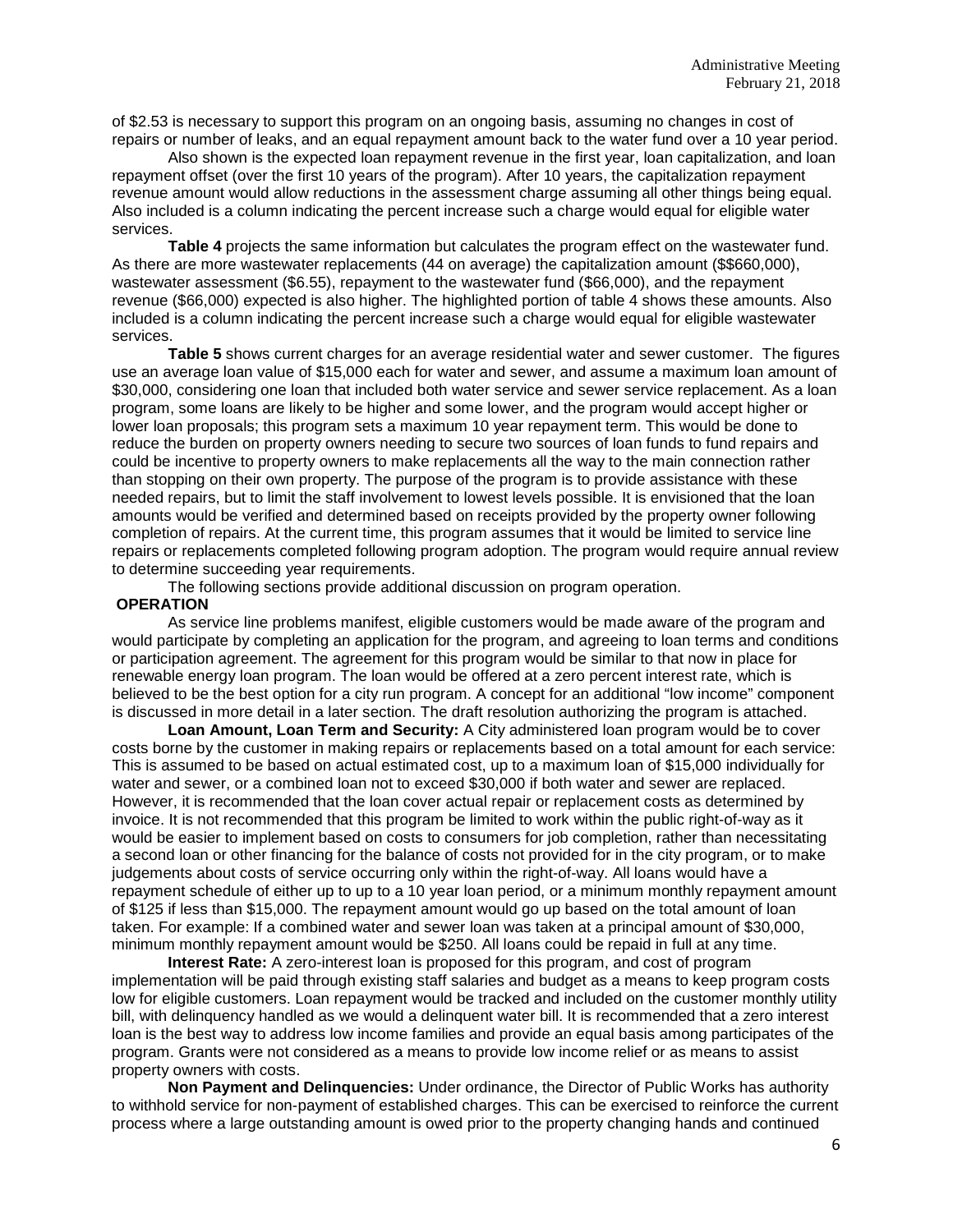service authorized. Currently, water charges are indirectly attached to the property; in the event of sale, the city utility customer service division seeks payment of any outstanding charges at closing with area title companies prior to resuming water service. The proposed program relies on existing authorities and improvements in processes or practices to operate the program, and ensure repayment once the program is established by resolution.

The loan agreement would be recorded so that title companies will be aware of the outstanding debt prior to sale of the property. It is recommended that any outstanding loan be paid in full before the property is transferred. That is current practice with renewable energy loan and sidewalk replacement programs. Another concern might be the ability to withhold one or more services on properties once served, if loans become delinquent or owners change. For instance, we have approximately 140 seweronly accounts. We would have to disconnect a line in order to withhold service, if loans are made to such accounts. This is another reason why staff recommends the program apply to single dwelling units that have both city water and city sewer accounts.

**Revolving Fund:** Each year the established revolving fund would be assessed to determine the coming year residential assessment or charge necessary to keep the program operational for new applications, up to anticipated levels, accounting for loan repayment proceeds received, and new account growth in the period or other necessary program adjustments. The program will need to be funded initially at some amount to allow for collection of assessment in sufficient amount to accumulate and grow to being self-sufficient. Staff recommends the revolving fund be initially capitalized over one year, to cover expected loans, and that water or sewer funds used for this purpose are repaid in full for the initial capitalization, at no interest, over a 10 year period.

**Customer Roles:** Customers would control the selection of contractors and determine the cost of repairs through individual negotiation with a contractor or contractors. Loan proceeds would be provided to the customer based on invoices received. The owner has the obligation for payment to the contractor and repayment to the city would be the loan recipient's obligation to the city or low income program provider. There are a number of ways this program could work, but staff recommends the program be kept simple in order to retain the responsibility for service lines with the property owner, allow ownerselected contractors to perform work, limit long-term liability under professional quality of service standards, and minimize city staff oversight and review beyond the existing levels. City involvement in program administration would focus on loan establishment, compliance of work with city standards, permit inspections, and loan repayment actions.

**Additional Low or Moderate Income Treatment:** A city-sponsored loan program requires repayment at a minimum of principal to help keep assessments at low rates. Charging zero interest appears to be the best option for providing breaks for low income or moderate income households needing assistance. Another component to help is a federal housing and urban development loan program which does not require repayment until the sale of a home. This would entail the city (through the community development department) submitting the application and securing the source of grant funds with special provisions available to qualified low to moderate income households meeting "low income" designations established by Housing and Urban Development. Consideration of provisions to accommodate low income households unable to meet the terms of the zero interest loan would depend on the development and securing of a grant through Community Development in conjunction with Rocky Mountain Development Council. This would essentially move participants from the city program into a different program, which would allow the costs of such repairs to be delayed without interest or principal payment until the sale of a home or loan prepayment occurred. This program can be discussed in more detail if the commission is interested I pursuing it, which would be separate from the city loan program.

Superintendent Hart also referred the commission to the draft resolution establishing a residential service line replacement loan program.

Manager Alles noted to generate both a capitalized initial program amount within the water fund (\$255,000), the rate per account of \$2.53 is necessary to support this program on an ongoing basis, assuming no changes in cost of repairs or number of leaks, and an equal repayment amount back to the water fund over a 10-year period. With all things being equal, the program could be capitalized over a ten-year period and be fully funding. Superintendent Hart concurred and commented on setting limits on the amount a property owner would qualify for.

Commissioner O'Loughlin asked what is the estimated rate increase Superintendent Hart referred the commission to Table 5 that shows the current rates and noted the estimated increase would be a 23.33% increase to fund this program.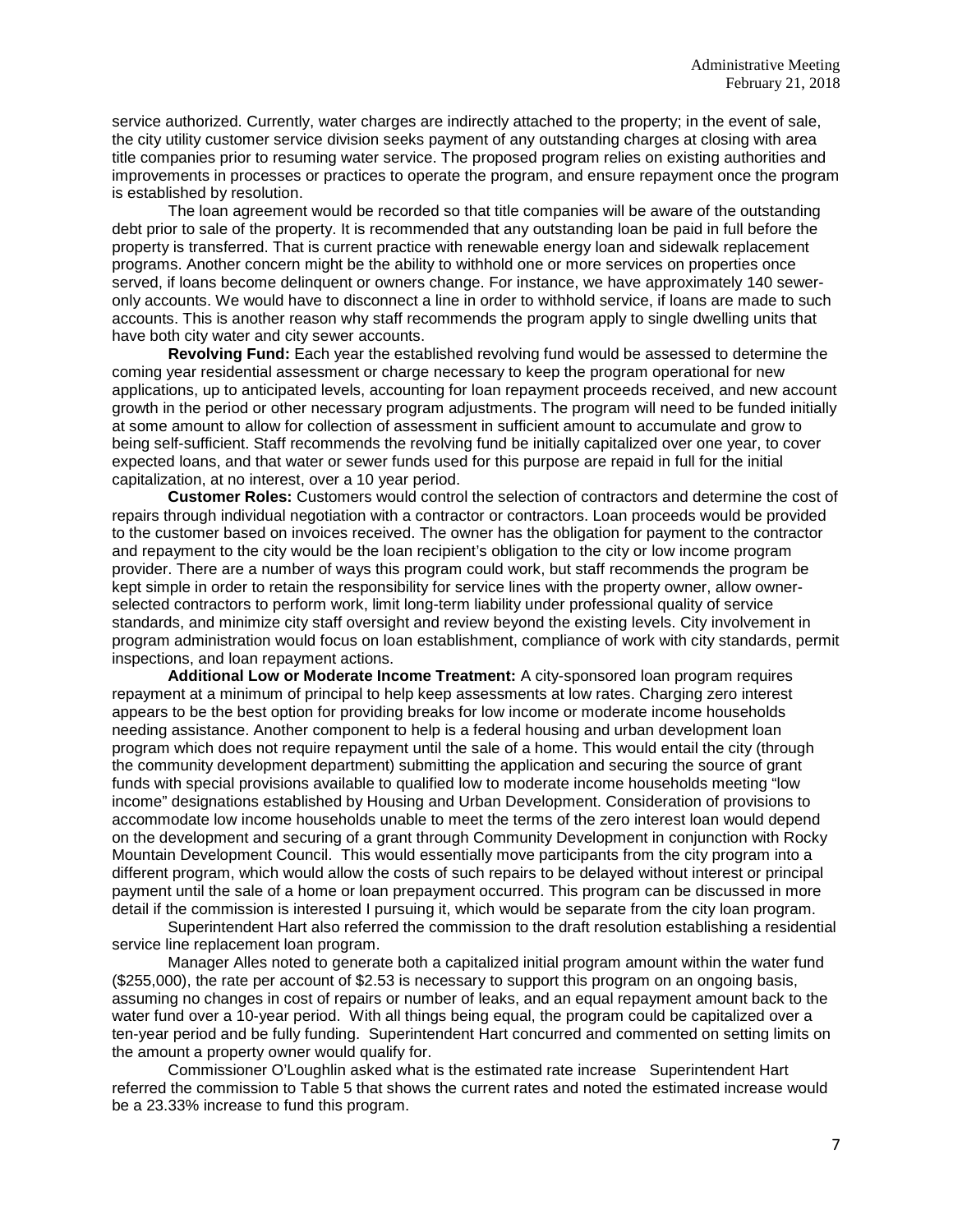Commissioner O'Loughlin asked based on the estimates, staff is predicting that those home owners who are eligible would take advantage of the loan program. Superintendent Hart stated there is some speculation; however, if property owners have the choice between borrowing money from a bank, using their savings or taking out a zero interest loan, he would anticipate they would use the zero interest loans.

Commissioner Haladay asked if the \$2.53 (water) and the \$6.55 (sewer) are new base amounts that would be charged each month; therefore, you are looking at \$109.00 per year increase for the new charges for both water and sewer. Superintendent Hart concurred and the factor that influences those numbers is the number of leaks. If the leaks increase, those charges would not totally fund the program. He then gave the scenario where the actual amount of leaks were to double of what is being estimated; for that  $2^{nd}$  half of people, there would be no funding available, the city is not going to keep giving loans without money being budgeted. Manager Alles stated that would be one way to approach it; another way is to use cash from the respective funds and then recoup the funds during the next fiscal year rate increase. Manager Alles noted the recommendation is to set up a separate fund for this program and the funds would be generated through rate increases. Commissioner Haladay stated what he is trying to figure out is if we are doing this as a base rate assessment, we are arguing that every property is somehow benefited, that is how we can assess everyone. He asked would we run into trouble when a property owner pays the assessment and when they ask for a loan, there are no funds available. Attorney Jodion stated he is concerned about that prospect of property owners paying the assessment and there not being funds available to everyone.

Commissioner O'Loughlin stated for that reason, the city cannot structure the program that way. The point of all this research is to get to a place where the commission feels comfortable with the estimates. Staff has given us a range of how many replacements we can expect; the commission would need to review the program every year during budget discussions. Commissioner Haladay concurred and noted his concern is are we willing to put \$108.00 on every bill citywide. His personal preference would be to assess a specific amount annually and have the fund build up over time, even if it means there would not be funds available to all individuals who pay the assessment. It may take ten years to get to a healthy cycling of the fund.

Commissioner O'Loughlin asked if there is a way to do a means testing and reduce the estimated services that will need to be replaced. She asked what type of program the city of Great Falls has. Attorney Jodoin stated Great Falls contracts with a financial institution, charge a 3% interest rate, have a cap on the amount and does means testing. Attorney Jodoin stated his concern is excluding people who pay into the program and not have funding available to them; it could put the program into legal jeopardy. Commissioner O'Loughlin asked if a higher interest could be charged for some loans and a zero rate for the qualified low income.

Manager Alles noted the commission could put a cap on the amount available; however, there is a concern that the property owner would have to take out two loans. There is interest in creating a grant program; if that is implemented, rates will have to be higher and/or stay higher longer.

Commissioner Noonan referenced the following comments submitted by Commissioner Farris-Olsen:

With respect to the sewer/water line replacement program - When I initially proposed this to staff and the commission last year, I proposed it as a program whereby the City would provide grant-type funding to homeowners whose water and/or sewer line had been broken. The initial concept was we add \$1 to each homeowner's water bill, and that money goes into a separate account. The money is then distributed to individuals whose water and/or sewer line break. I see from the charts the \$1 may not be sufficient to cover all line breaks in the City, however, I'm still in favor of providing the funds without the requirement of a "loan". We also discussed last year that we could tie the funding to the income level of the homeowner, so for example, if some is at 100% of the poverty level, the City pays 100% of the cost, with this amount decreasing the more the homeowner makes. It's my understanding that we already do some of this means testing for other assessments or property taxes, or at a minimum, we could require an application or do an overlay with the census data. I'm concerned with the loan program in that it doesn't do enough to ensure that our poorest residents can fix their broken lines. So, as we discussed last year, I still believe the system needs to provide funding without the loan program. That being said, I'm fine with the loan program for individuals who are at say 300% of the poverty level.

Commissioner Haladay referenced the "new charges" of \$2.53 per month for water and \$6.55 per month for sewer, which would add up to 109.00 per year. Commissioner Haladay asked what happens when we have a bad year for replacement and we see double the amount of breaks. At some point the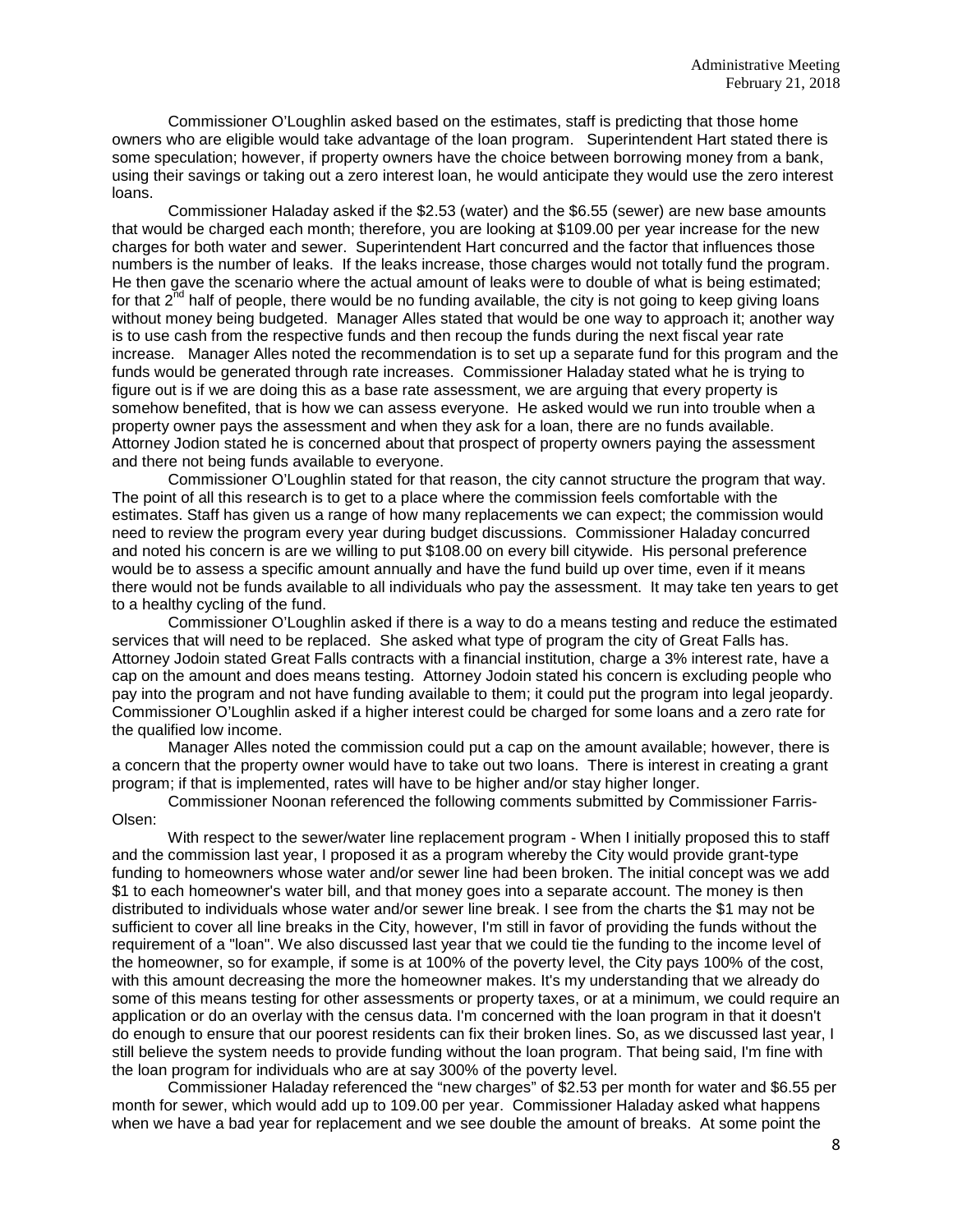fund would not have anything left; we would not continue to fund. Manager Alles noted there are a couple of options; you could fund it by cash and then make it up by raising rates the following year. An entire separate fund will be set up for this loan program. Commissioner Haladay commented if every property is eligible for this, what happens when a property owner has paid into the fund and then there is no funding available.

Manager Alles noted staff would also apply for a grant program through the CDBG program; the city could qualify as an entity and tap into funding for low income property owners that can be structured a number of ways.

Director Haugen stated city staff has been talking with representatives from Habitat for Humanity, Neighborhood Housing Services and the staff for the CDBG program. There is a program where the city could qualify as an entity and tap into funding and make available for a loans to homeowners. This grant program would be available to low and moderate incomes and would cover other home repairs in addition to the water and sewer. Director Haugen stated the program could be structured where the loan would not have to be paid back until the house is sold. The program would have to meet HUD standards for income eligibility.

Commissioner O'Loughlin stated Cascade County set up their program through NeighborWorks. Commissioner O'Loughlin asked if there is a way to lower the costs to the city by applying for a CDBG grant to cover some lower income families. Director Haugen explained how this program is set up is you qualify as a city to do the program and then you look at house by house basis. It is similar to the  $1<sup>st</sup>$  time homeowners program.

Manager Alles spoke on the timeline for an individual to qualify for grant funding; most the time when a leak occurs, it is an emergency situation. The city would have to look at emergency situations, pay up front and get reimbursed.

Attorney Jodoin clarified his previous comments and noted Great Falls contracts with NeighborWorks to program the loan application process, excludes households above a certain income or have assets exceeding \$20,000, and there is a 3% interest rate.

Commissioner Haladay commented on the funds that have a base rate versus an assessment, we put that base rate to a variety of uses that benefit specific areas, specifically streets. He then asked where do we cross the line where everyone pays into it and when the funding is gone, no loans would be processed. Attorney Jodoin stated he would like to explore the general tax versus an assessment that has to have a basis on what is charged.

Commissioner Noonan stated he appreciates Superintendent Hart's extensive overview and believes it would be a good program if we could do it. He asked if we could address the low income needs in another way. Commissioner O'Loughlin asked staff to share the materials that Attorney Jodoin has received from Great Falls. Attorney Jodoin stated the city of Great Falls initially funded their program through a CDBG grant.

Commissioner Haladay stated assuming it is legal to do some type of a means test and even apply some differential treatment, other than the fact it wouldn't be fully capitalized; logistically if we set a certain criteria that is acceptable, the city would have to recognize the funding went out. Superintendent Hart stated he does not want to have to tell one customer you qualify and another they do not.

Commissioner O'Loughlin asked what are the household criteria to qualify for the TAP program. Attorney Jodoin stated it depends on the size of the household and gave a general overview and income limits. General discussion was held on the criteria that sets the median household income.

Public Comment: Jay Reardon stated as person who has had to tell a homeowner that they are responsible for fixing the leak outside their house; he would recommend an education/marketing component be included in the program. He also noted he believes most residents would be willing to pay an assessment if they knew a zero percent loan would be available.

Commissioner O'Loughlin stated she would like to get additional information on how the Great Falls program is structured. She asked that this be put back on a future administrative agenda and allow staff to do more research.

Manager Alles stated a meeting on housing is scheduled in March/April; he will put this back on an administrative meeting agenda in May. Attorney Jodoin stated his office does not have the ability to administer the loans and recommended the city look at a contracting it with outside counsel. Commissioner Haladay suggested talking with MBAC as a possibility to contract with.

Commissioner Haladay stated he is still comfortable with increasing the rate \$9.00 per month to fund the program. Commissioner Noonan stated he would support the \$9.00 per month if it is an equitable program. Commissioner O'Loughlin noted this is a real hardship for a lot of families; she